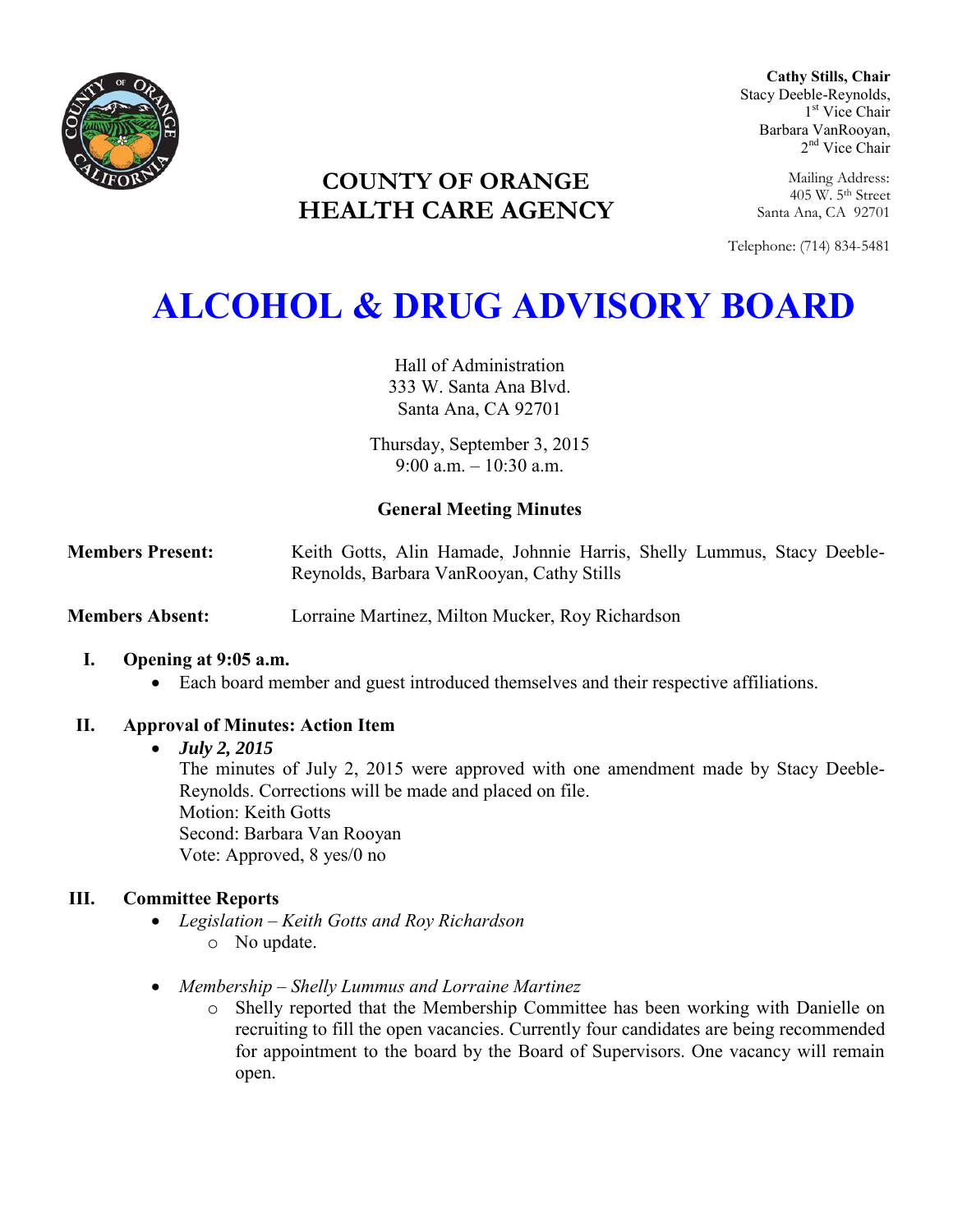- *Mental Health Board Liaison Cathy Stills* 
	- o Cathy informed the opening of two additional wellness centers; one in South County and another in Huntington Beach. OC LINKS has been a great a success with an average of a 39% increase in monthly calls; more connections are being made.
- *Provider Meeting Cathy Stills and Lorraine Martinez* 
	- o Cathy reported that the central wait list has been moving along with 1-2 week wait for intravenous drug users to obtain a bed and up to 4 weeks for non-intravenous drug users.
- *Community Collaborative Committee:* 
	- o *Driving Under the Influence (DUI) Task Force: Lorraine Martinez, Roy Richardson*  No report given.
	- *Orange County RX and OTC Coalition: Barbara Van Rooyan*  Will provide a report at the following meeting.
	- *Orange County Substance Abuse Prevention Network (OCSAPN): Stacey Deeble-Reynolds*

Next coalition meeting is scheduled for September 17, 2015 at the Orange County Department of Education (OCDE). Stacy proposed that members attend the OCSAPN Conference in lieu of the next ADAB meeting. The conference will take place on Thursday, October 1, 2015. Members agreed to this proposal. An email will be sent to all members with the conference information.

- *Mental Health Services Act (MHSA) Steering Committee: Cathy Stills, Shelly Lummus*  No report given.
- *Orange County Tobacco Education Coalition (OCTEC): Stacy Deeble Reynolds*  No report given. Will present on this topic at the following meeting.

#### **IV. Old Business –**

Barbara reported on the August 30, 2015 article from the OC Register in regards to the judge halts lawsuit. The ADAB board sent a letter to the Board of Supervisors (BOS) commending this lawsuit; however this lawsuit has been dismissed. In 2007 the senate passed a bill to give the United States Food and Drug Administration (FDA) power to oversee drug advertising and labels and to restrict the distribution of certain medicines. Mr. Rackaukas said he is exploring his legal options in the mean time because the case can be re-opened. Barbara proposes to draft a letter to the BOS in support of the District Attorney's position with this lawsuit. The board agreed to draft this letter and send to Danielle for further approval and distribution.

#### **V. New Business –**

 ADAB October Meeting Schedule: **Action Item** (Stacy Deeble-Reynolds) Members agreed to attend the OCSAPN conference in lieu of the regular October meeting.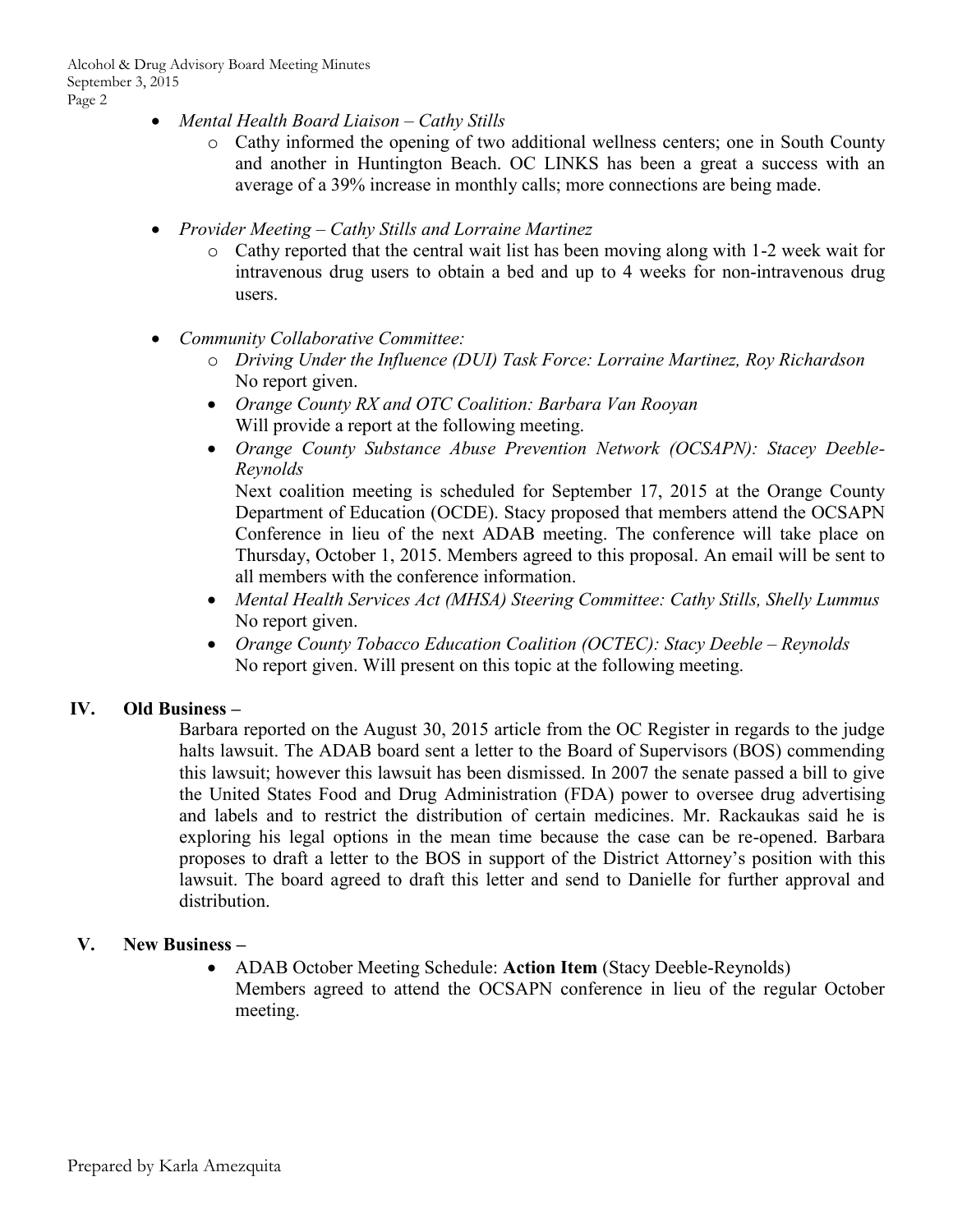# **VI. Behavioral Health Services (BHS) Update: Brett O'Brien and Mitch Cherness**

#### **Annette Mugrditchian**

The south county Wellness Center is in Lake Forest and will open in November 2015 and the other will open in Huntington Beach in December 2015. She shared information on drug Medi-Cal and its waiver being approved. On October 28, 2015 there will be a regional waiver meeting in Garden Grove; Danielle will send out information.

#### **Brett O'Brien**

Touch Tones has gone through about \$150,000 in upgrades and plans on having an open house on October 14, 2015 from 11am-2pm. The program is looking to increase their staffing to serve higher needs. The BOS directed different County agencies to increase their emphasis and effort in the Civic Center area with regard to the homeless. In the past weeks, staff has been actively trying to link people to services, with its primary goal in housing. The Outreach and Engagement team did a Point in Time Survey in the Civic Center area; 406 people were approached and 369 were willing to participate in the survey. Survey indicated that 28% had substance abuse interfere in their life with in the past year, 42% reported a mental health condition, and 13% have served in the military at some point.

#### **Mitch Cherness**

The waitlist has been moving along for the intravenous drug user's (IDU); there is a 1-week wait for the IDU's and pregnant women, 3-week waitlist for the non- IDU's, and 4 to 6-week wait for those asking for a specific program. Unidos used to be co-housed with the Rock Center has gone from 64 to 150 beds. There is a waitlist phone number for beds (714) 834-3584. In addition, they have implemented a warrant check prior to entering treatment. Reminded for those who may have deaf and hard of hearing clients, the program is called "Awakenings", located in Norwalk and it is a 6 month program.

There is an MHSA online survey asking for feedback on needs gaps in the system, one option being dual-diagnosis residential treatment; hopes funding can be provided.

#### **VII. Presentation**

# **OC Prescription (RX) and Over the Counter (OTC) Coalition and DUI Task Force**

By: Amy Buch, MA, Division Manager

Ms. Buch provided a comprehensive update on the OC Prescription (RX) and Over the Counter (OTC) Coalition and the DUI Task Force. She provided some history of the RX & OTC Coalition, information on its purpose and outcomes of the coalition, educational campaigning, and organizations they partner with. The group meets every other month and receives presentations such as drug abuse and pharmacist perspectives. Important campaign part of this coalition, "Monitor, Secure, Destroy" which provides practical tools to people in the community in keeping medication safe and destroying them while unused. The next meeting will be on September 17, 2015 at 3:30pm at OCDE.

DUI Task Force started in 2009 as a pilot in the City of Costa Mesa by Kathy Hendrick. Amy also shared information on those representing the task force, provided information on the evolution to community forum model, and campaigning.

If you have any questions about the RX & OTC Coalition or DUI Task Force, please contact Danielle Daniels at (714) 834-5481 or email [ddaniels@ochca.com.](mailto:ddaniels@ochca.com)